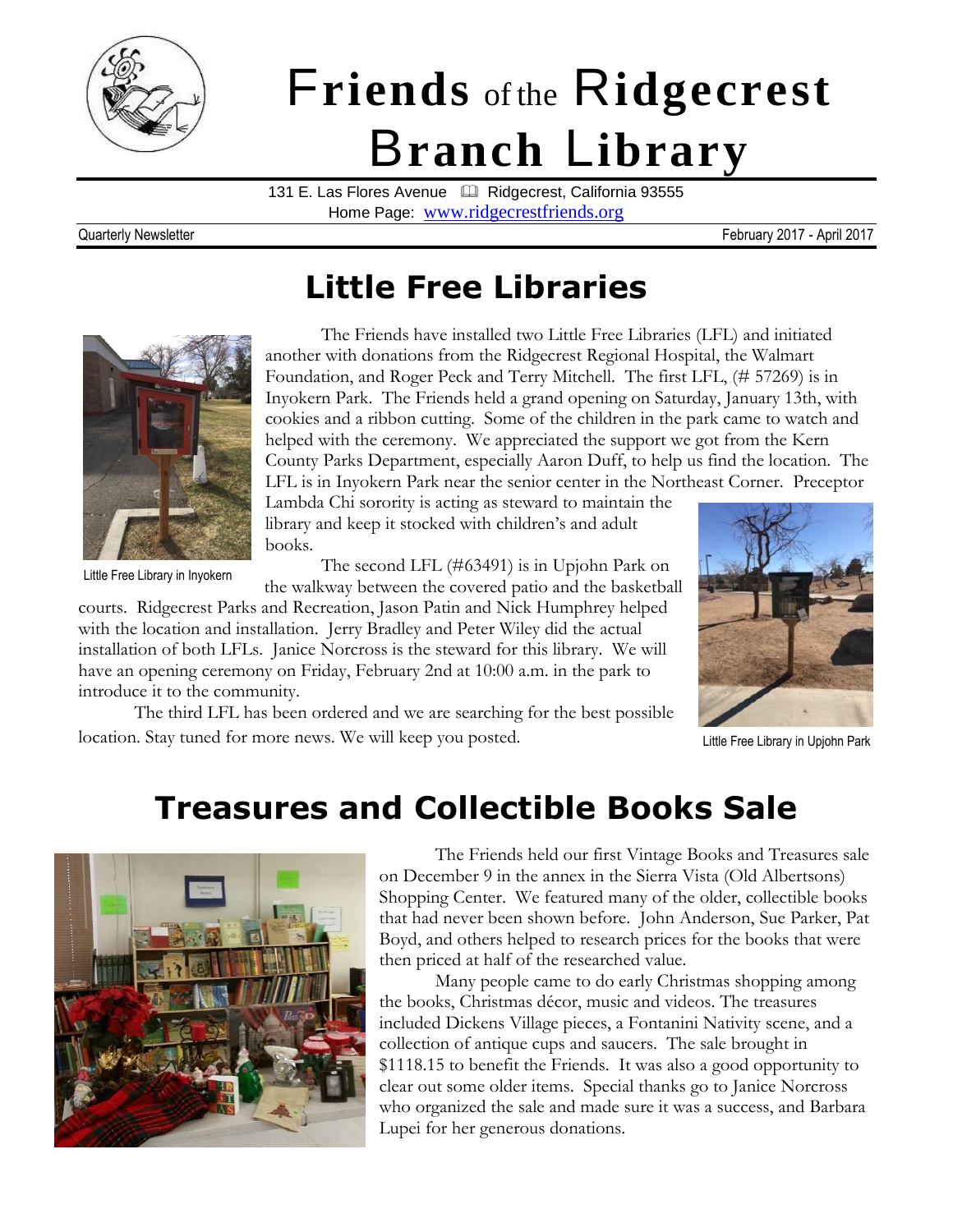

Phone: (760) 384-5870



## **President's Message**

*By Sandy Bradley*

Hello friends.

A new year is here, and we have a new board for the Friends. We are happy to introduce Nani Banks as our new treasurer, and Pat Walters as a new member-at-large. Janice Norcross, who had been acting, is now the Vice President for Book Sales. Roy Parris, our Past President will be spending more time in his other home in Wyoming. He has provided guidance and support for me and others on the board for many years. We will continue to welcome him at meetings he can attend although he will not be a voting member.

Sadly, we lost Bill Eichenberg in the fall. He was a wonderful man and great friend who served as Treasurer, Vice President for Book Sales. He helped us in too many ways large and small that are too many to list. Roy has written a nice tribute to him that appears later in this newsletter.

In December we held the first Treasures and Collectable Books Sale. We have also continued with installing Little Free Libraries in the community. You may want to see the reports later in the newsletter on these efforts.

My personal dreams for 2018 (and the future) for the Friends include adding more library space, part of that to be a maker space. I'd also like to see a promotional video that highlights what the library does for the community, and why improving it will benefit everyone. If anyone has ideas or wants to volunteer to help, contact us.

I hope all of you enjoy a happy and healthy 2018.

Sandy

#### **Results of the Election of Officers 2018**

**President: Sandy Bradley Vice President – Membership: Carol Pearson Vice President – Book Sales: Janice Norcross Secretary: Barbara Lupei Treasurer: Nani Banks Members at large: Peggy Johnson Vicki Siegel Pat Walters**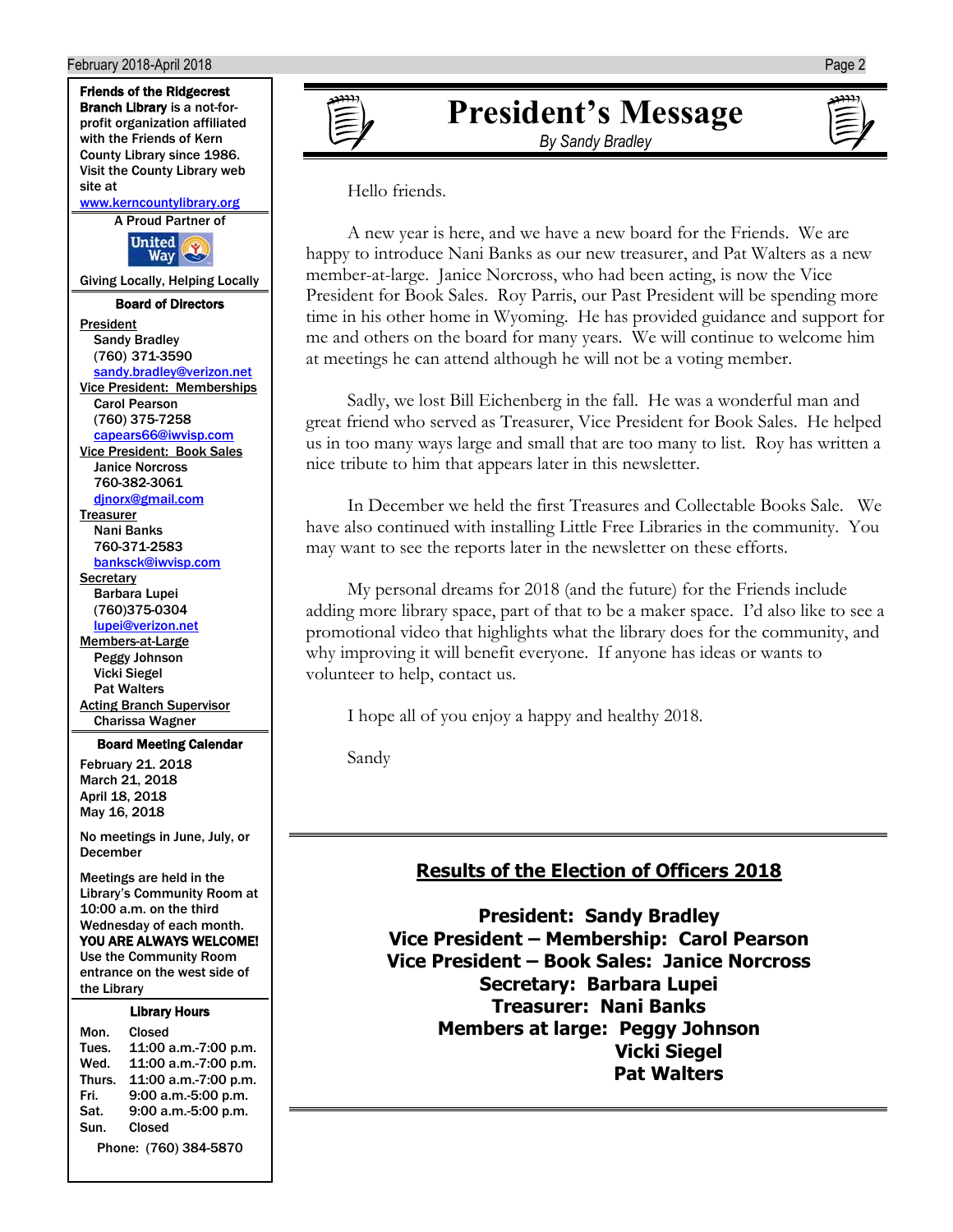

#### *By Charissa Wagner, Acting Branch Supervisor*

It's a new year and we are hopeful for some new changes! Unfortunately, nothing as exciting as more staff or more space, but as this year progresses, there should be some noticeable changes.

Last year ended with surprise extra closure days (WITH PAY) between Christmas Day and New Year's Day, thanks to union negotiations. It was met with mixed reviews from staff and public, but on the bright side, it was a two year contract (for 2017 and 2018) so everyone will be better prepared this year.

In staff-related news, Doris had hip replacement surgery, which went well. She had very little pain and has been back to work for a few months now. We still have our Extra Help (Gail) for coverage during vacations and illnesses through part of July, which is very helpful.

The end of 2017 saw the sunset of the rental book program. It was meant to be self-sustaining but has not been as a whole for a few years. While Ridgecrest borrowers REALLY liked rental books and we had one of the higher checkouts, the decision was made to shift staff time used to process rentals to another area. As soon as you see a best seller is coming out, try to get it requested. Also, use the "Request for Materials" section of the website! While we CANNOT guarantee purchase, if it is, you are automatically added to the request list at that time.

We will cross some things off from our wish list, such as new magazine covers and magazine stands for donated and other not cataloged magazines thanks to the incredibly generous donations made in memory of Bill Eichenberg. We also hope to get some other items later this spring too, so be sure to come in and check them out, along with a book or two of course.

Planning is underway for the "Reading Takes You Everywhere!" Summer Reading Challenge (also at Inyokern Elementary). If you read (or listen to audiobooks) PLEASE participate, by logging 10 finished books between June and July. We've always received AMAZING prizes and prizes for adults included: free smoothies from Pure Healing Foods, gift certificates to Maturango Museum, 4-packs of SODA from Indian Wells Brewing Company, and gift certificates for Roaming Dog Kitchen. In 2016, we had 25 adults read 626 books. In 2017, we had 47 adults read 796 books. In 2018, we hope to increase that number still and would appreciate your participation.

If you have a skill to share with either adults or children, please let me know (ASAP as the summer event schedule is due on March 3). This could be anything from drawing to crocheting to building a simple box to telling stories to photography and more! If you would like to help out with any of our MANY activities, please let me know. I am also trying to put together a showcase of day trip locations, if anyone would like to talk about and show pictures from a trip. I haven't figured out the format just yet but if you would like to share, please let me know.

### **This 'n That**

#### *by Vicki Siegel*

We are so pleased to welcome six new fully trained volunteers who heard our desperate plea for help in the bookshop area and the Annex and took the leap: **Loralynn Chrostowski**, **Ike Fujiwara**, **Veronica Hart**, **Vivian Hayes**, **Debbie Schiller**, and **Karen Sizemore**. Thank you and Welcome Aboard!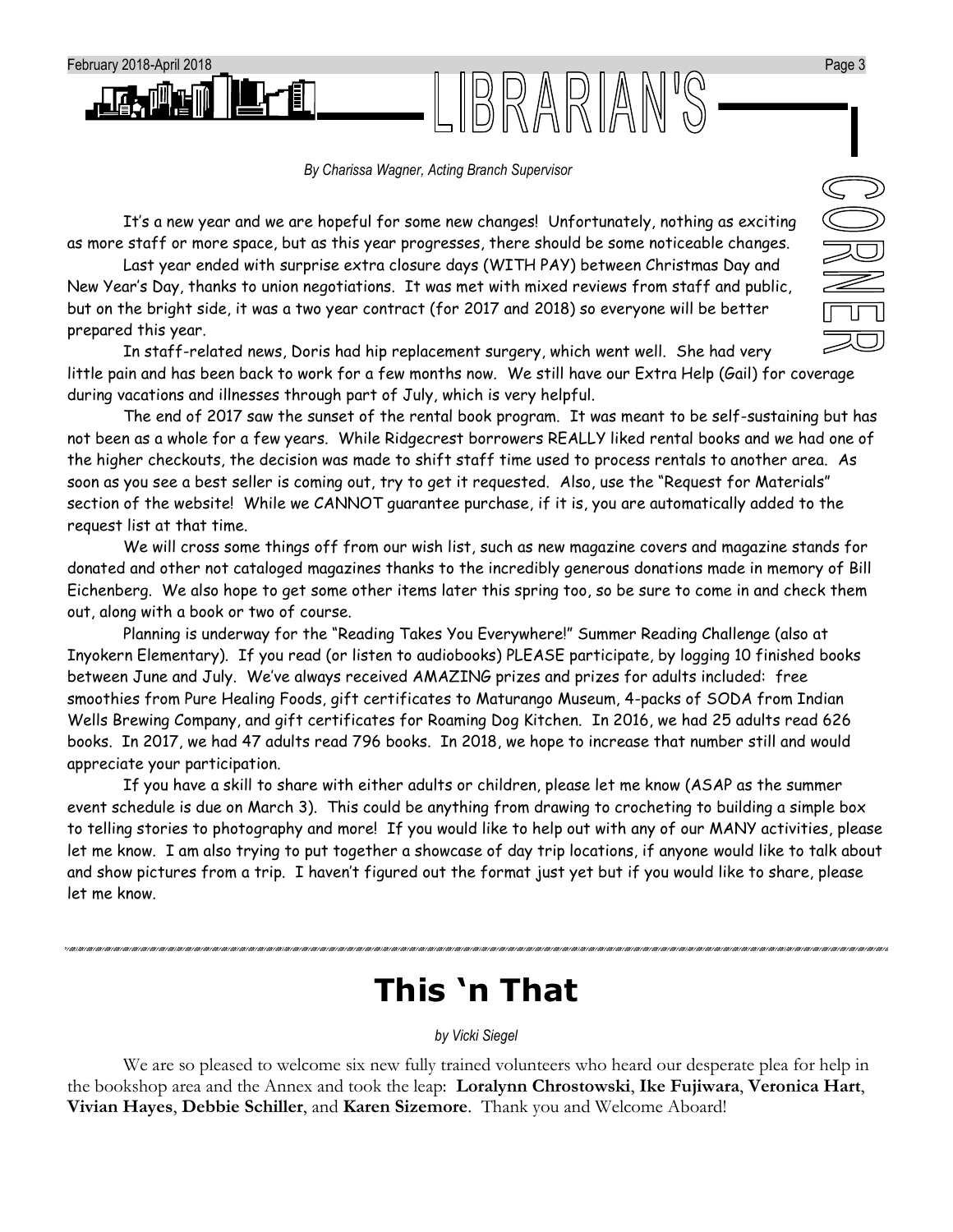#### Tribute to Bill Eichenberg

*By Roy Parris*

*"Hello Roy Lee. This is William Lee." That is how Bill Eichenberg greeted me given our common middle name during most telephone calls involving Friends of the Library business during the last nine years. However, I can remember Bill and his family from the past almost 40 years here in the Valley. Two of Bill and Flo's four children just happen to be the same ages as two of our three children and attended the same school as our kids. In addition, my wife Bette was the YMCA Indian Guide coordinator when the Eichenberg kids were small and involved in Y Indian Guides. I remember Bill as Ridgecrest City Administrator. He was there about 4 years, the average stint for any city administrator. I remember when Bill came to work in the Management Analysis Division in the Administration Building on Base. I worked in the same building in Budget so our paths occasionally crossed at work.*

*Bill went on to become a Head of Staff for a major technical department. Specifically, for years he headed the effort to find funding for what was called "unbillables". In retrospect, it was ironic that "Bill" headed the "unbillable" effort. This required persistence and patience in dealing with others, skills which Bill had in abundance. Later, as the Base reorganized into "competencies," Bill ended up in the Business and Financial Management Competency, retiring from there in 2004. Throughout his career, Bill exhibited the unfailing ability to work with anyone in getting the job done. Also throughout his career, he and Flo invested their time in raising a wonderful family while Bill also continued a career in the US Army Reserves.*

*Bill and I never really worked together until I became a member of the Friends of the Ridgecrest Branch Library Board in 2009. Bill held key positions for the Friends including Vice President for Book Sales and Treasurer. Since the Friends Board is a working Board, we both lifted many a box of books for the periodic book sales: sometimes he was the Chair, sometimes Flo, even once I was the Chairman for a book sale. Neither of us looked forward to the day of the sales because our old backs would be worn out by the end of the day. However, I do not know how the Friends would have gotten by during the past 9 years without Bill and Flo. Their efforts and their leadership skills have been indispensable.*

*I have mentioned Bill's family, which he looked at as his legacy, his wife, his professional career and his military career. However, any discussion of Bill Eichenberg would be incomplete without mentioning that Bill was a man of Catholic faith. He not only professed it, he lived it. He was available to answer questions from those interested in his religion and, although humble, he had every right to be proud of his contributions in various church positions. He not only attended church, he was an active member of his church, a model of behavior for others.*

*I cannot recall anyone criticizing Bill nor do I recall him criticizing others. He was cheerful and patient with those who would try others patience. He was a loving husband and father whose family is a tribute to his life. Let us all strive to lead lives that make contributions as significant as Bill's have been. If I am fortunate enough to someday see Bill again, I will say, "Hello William Lee. This is Roy Lee and I have missed you so very much."*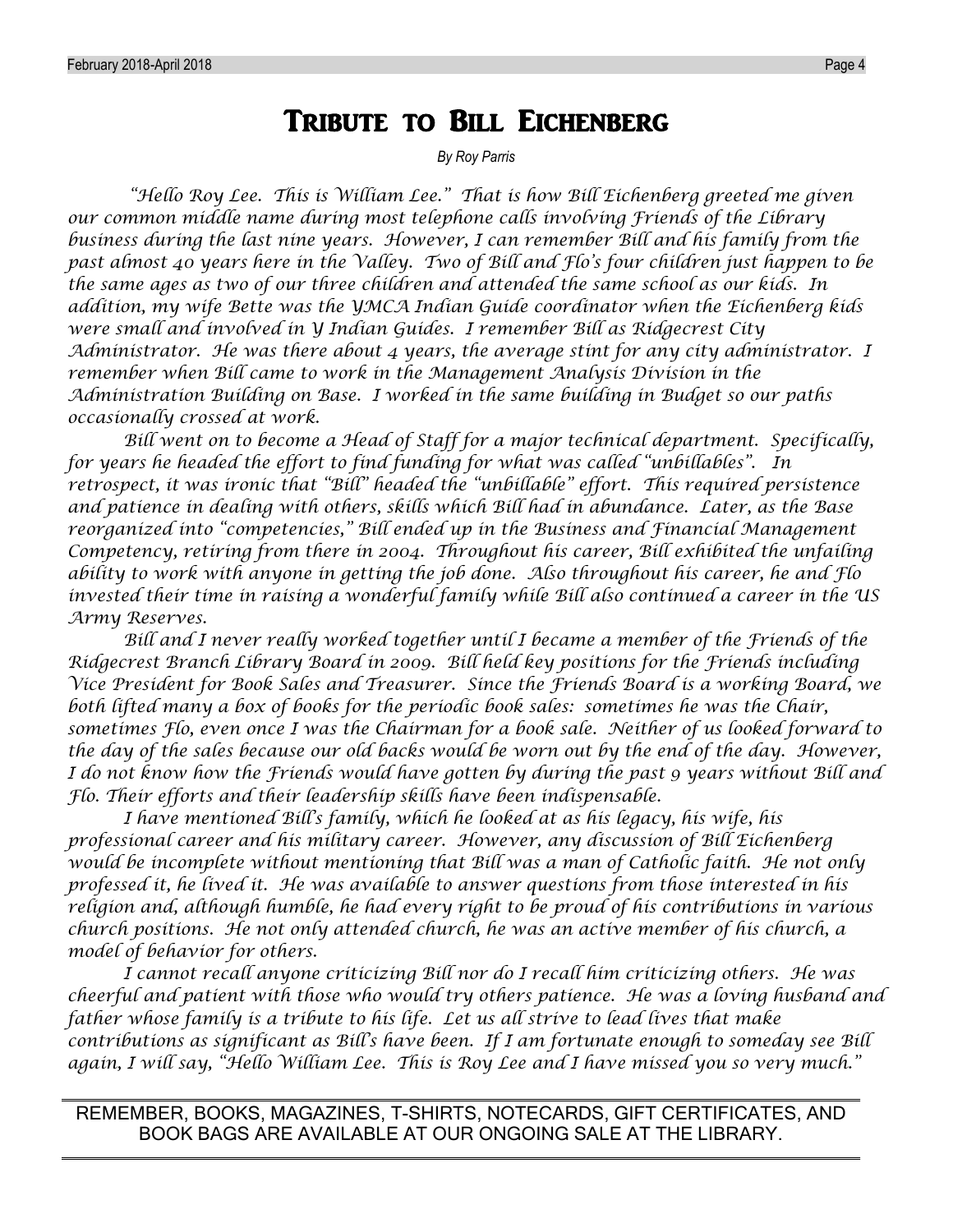### **Membership News**

*By Carol Pearson, Vice-President–Memberships*

As we begin 2018, we would like to acknowledge generous members who contributed \$50 (Sponsor level) or more as they renewed their membership during 2017.

**Margaret & Linda Anderson Elizabeth Babcock Jeanne Backman Donald Baldwin Ken & Nani Banks Debby & Frank Buffum Thomas Cooper Don & Erma Cortichiato Dolores DiPol Rod & Judy Ditzler Irene Dodson**

**K A Donahue Flo & Bill Eichenberg Ike Fujiwara Rob & Julie Gervais Sharon Juarez Bob Kirchmeier Mary & Daniel Kus Ann Lenz Marsha Lloyd Charles & Louise McIntosh Elaine Miller**

**Linda Minshew Merritt & Yasuko Mullen Naomi Norris Kenneth Pritchard Alexander Rogers Linda Rolfs Vivian Ryno Sharon & Paul Smith Michael Steinmetz Janet Warner Joy Young**

Your renewal date should appear on your mailing address but I will not have the opportunity to highlight it if you need to renew. As always, I will send renewal notices via postcard or email to remind you but it helps a lot when you notice it and respond. **When you do renew, please include "Friends" on your envelope address so library staff can quickly route it to us**.

| <b>FRIENDS OF THE LIBRARY APPLICATION FOR MEMBERSHIP</b>                                                                                           |                                   |                                                         |
|----------------------------------------------------------------------------------------------------------------------------------------------------|-----------------------------------|---------------------------------------------------------|
| <b>Date:</b>                                                                                                                                       |                                   | <b>Memberships Are Renewable Annually</b>               |
| <b>Organization/Business Name:</b><br>(Business memberships start at the \$50                                                                      |                                   |                                                         |
| llee<br>lirs.<br><b>Individual Name:</b>                                                                                                           |                                   |                                                         |
| <b>Mailing Address:</b>                                                                                                                            |                                   |                                                         |
| <b>Phone:</b>                                                                                                                                      | <b>Email:</b>                     |                                                         |
| <b>Type of Membership (check one):</b><br><b>Please make check payable to:</b>                                                                     |                                   |                                                         |
|                                                                                                                                                    |                                   | <b>Friends of the Ridgecrest Branch Library</b>         |
|                                                                                                                                                    | <b>New Member</b>                 |                                                         |
|                                                                                                                                                    |                                   | <b>Please mail or bring to:</b>                         |
|                                                                                                                                                    | <b>Renewal</b>                    | <b>Ridgecrest Branch Library</b>                        |
| Other Contribution \$                                                                                                                              |                                   | <b>131 E. Las Flores</b><br><b>Ridgecrest, CA 93555</b> |
| I am interested in helping in Friends of the Ridgecrest Branch Library activities. I am especially interested in <i>(check all</i><br>that apply). |                                   |                                                         |
| <b>Example Book Sales</b>                                                                                                                          | <b>Writing for the Newsletter</b> | <b>Example 2</b> Answering E-mail                       |
| <b>Ongoing Book Sale in the Library</b>                                                                                                            | <b>□ Internet Book Sales</b>      | <b>Becoming a Board Member</b>                          |
| $\Box$ Ongoing Magazine Sale in the Library                                                                                                        | <b>Special Events</b>             | $\Box$ I don't know what I'm interested in, please call |
| Pricing Books for Sale                                                                                                                             |                                   | me                                                      |